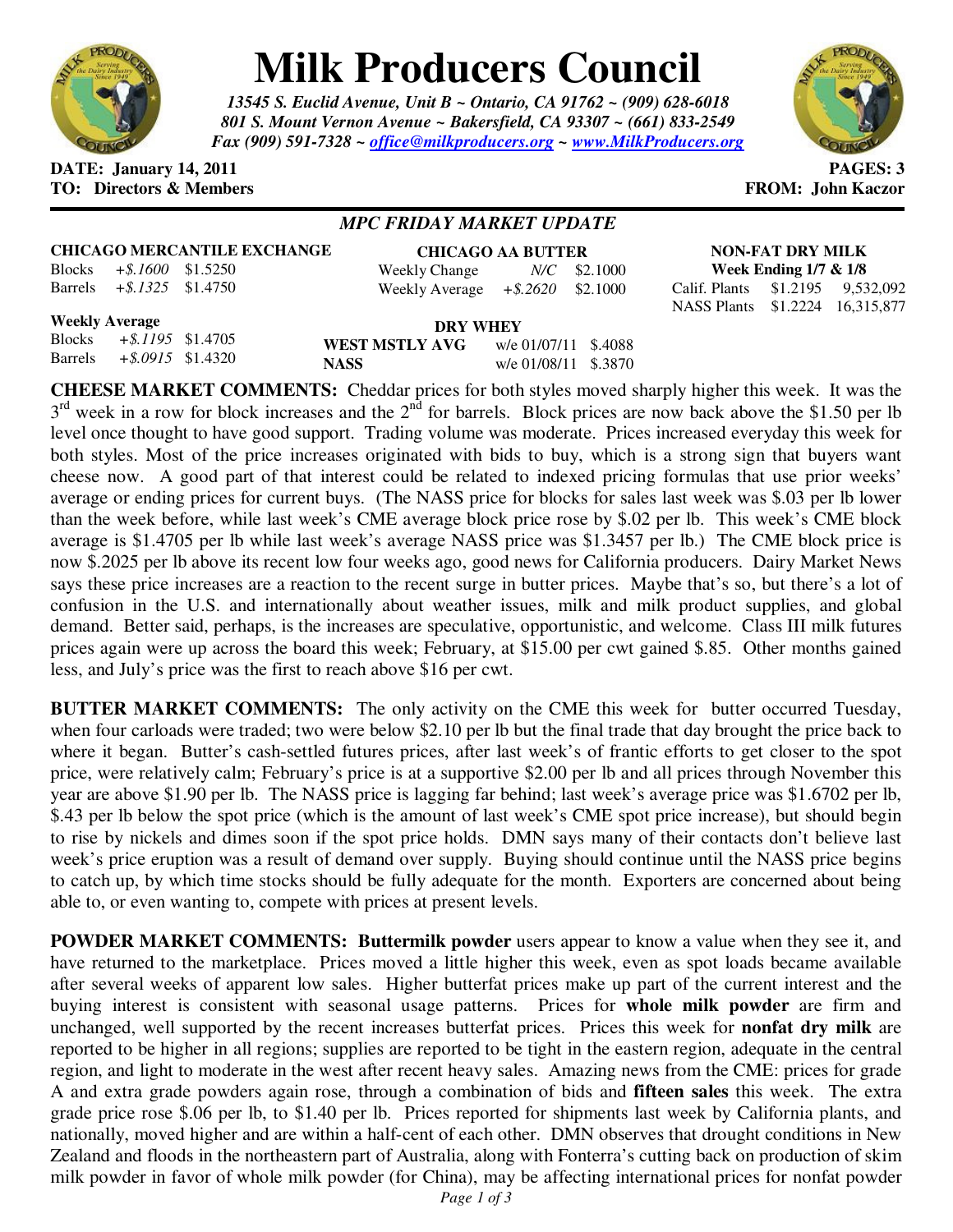– a matter of keen interest in the west. November's U.S. average price for exported nonfat powders was reported to be competitive, at about \$1.18 per lb, f.o.b. points of exit.

**WHEY PRODUCTS MARKET COMMENTS:** Demand from all end users of **whey protein concentrates** is reported to be higher, with limited product availability. Prices have edged upward. Huge demand from the export market continues to commit supplies, leaving relatively little available to any buyers who have not secured contracts. Demand for **dry whey** appears to be overwhelming its supply. DMN reports an active market in the east and Midwest by resellers who ask for and receive premiums over spot sales. The west's "mostly" average price added \$.005 per lb this week. Some end-users are again in the search for alternative sources for quality protein ingredients, as prices rise and available supplies diminish. Dry whey futures prices continued to move upward this week, and now average \$.462 per lb for the  $2<sup>nd</sup>$  quarter of the year.

**\*\*\*** 

### **FRED DOUMA'S PRICE PROJECTIONS…**

**Jan 7 Est: Quota cwt. \$16.14 Overbase cwt. \$14.44 Cls. 4a cwt. \$16.27 Cls. 4b cwt. \$12.47 Last Week: Quota cwt. \$15.82 Overbase cwt. \$14.12 Cls. 4a cwt. \$16.24 Cls. 4b cwt. \$11.72 \*\*\*** 

**EXPORTS OF MAJOR DAIRY PRODUCTS CONTINUE TO RISE THROUGH NOVEMBER 2010; PRICING FACTORS MAY LIMIT FURTHER INCREASES:** *(By J. Kaczor)* The recent surprises in butter, powder, and cheese prices on the CME are certainly welcomed by milk producers throughout the country. It's hoped they lead to greatly needed increases in milk prices. But they also highlight how poorly suited the industry's milk pricing programs are in terms of providing buyers and sellers with the means to plan for, or at least to anticipate, future price movements. Not the kind of price movements that normally occur, such as responses to changes in supply and demand resulting from normal seasonal weather patterns and consumer social activities, or even the abnormal results from unexpected blows of various kinds to the system. Those things happen; there are winners and losers; normalcy returns. The failure being referred to is price volatility from an in-grained, deep-seated lack of transparency – the lack of relevant information that should be readily available to those who need to plan well ahead in order to properly manage their businesses.

This problem is not new to the U.S. dairy industry but, until recently, it hadn't been of great concern because milk pricing programs were designed to respond as quickly as possible to current changes in supply and demand for locally produced milk. Unregulated competitive prices for milk used for market balancing purposes, used to make products with long shelf lives, provided an effective, efficient, and transparent means to communicate to buyers and sellers what was happening. That system worked well for more than fifty years but the eventual decline in the volume of grade B milk throughout the country caused it to be replaced with various schemes for a time, and finally with our present system of end-product pricing formulas which, either directly or indirectly, use CME spot prices and reports of recent end-product sales to determine regulated milk prices.

Major criticisms of the present systems are that speculation may play too great a role in short term price movements, CME spot markets for butter and cheese are thinly traded and used unwisely, and market information is not universally shared or available on a timely basis. Those elements result in untimely and volatile price movements – or, perhaps as much of a problem, are seen as likely to do so at anytime in the future, and therefore affect business decisions and planning in ways too many to mention.

One of the reasons why that is of concern is the apparent current consensus within the industry that future growth and prosperity can only happen if the U.S. becomes a major exporter of dairy products. Until five or so years ago, exports of nonfat dry milk and dry whey were the only two dairy products with consistent, meaningful export volumes. That changed in 2007 when a sweet combination of factors pulled the U.S. into a higher bracket; shortages of products elsewhere, growing demand, and a weak U.S. currency transformed the U.S. industry into a viable source for products that couldn't be gotten elsewhere. The ultimate lesson learned from that opportunity was we had to be reliable, understanding, and competitive. Reliability means the products must be available when needed; understanding means we need to oftentimes commit to prices far in advance of shipments; competitive means our prices need to be no higher than those of other exporting nations, and often much lower.